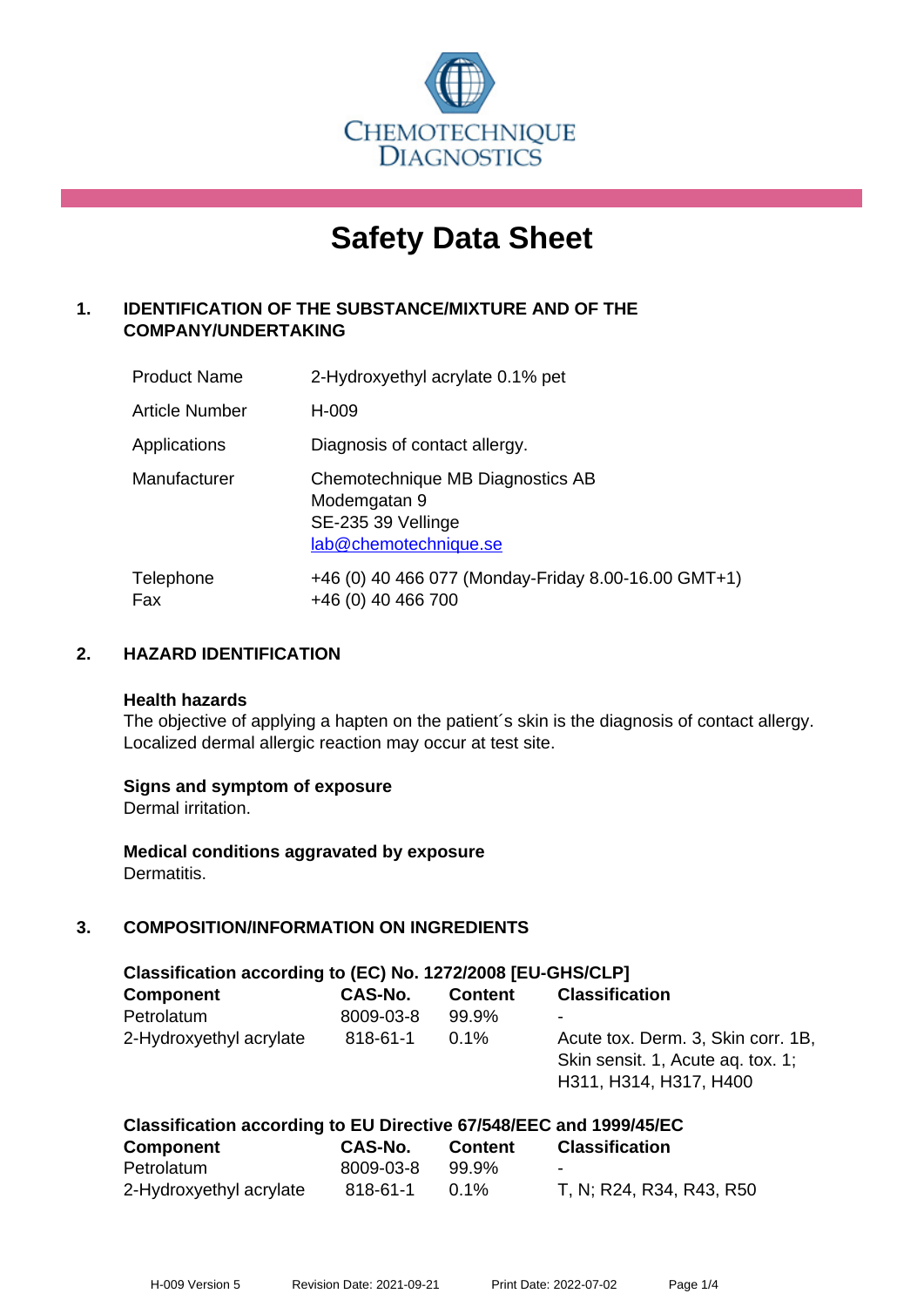## **4. FIRST AID MEASURES**

## **Emergency and first aid procedures**

Obtain medical attention.

# **5. FIRE-FIGHTING MEASURES\***

#### **Suitable extinguish media**

CO2, powder or water spray. Fight larger fires with water spray or alcohol resistant foam.

# **For safety reasons unsuitable extinguishing agents**

Water with full jet.

## **Special protective equipment for fire-fighters**

Wear self-contained respiratory protective device. Wear fully protective suit.

\*Data is shown for petrolatum only

## **6. ACCIDENTAL RELEASES MEASURES**

**Steps to be taken if material is released or spilled** Contain and place in a closed container.

# **7. HANDLING AND STORAGE**

**Precautions to be taken in handling and storage** Store dark at 5-8°C. Avoid extended exposure to light. FOR EXTERNAL USE ONLY.

# **8. EXPOSURE CONTROLS/PERSONAL PROTECTION**

**Respiratory protection** Not required.

**Ventilation** Local exhaust.

**Protective gloves** Disposal gloves.

#### **Eye protection** Not required with normal use.

## **Work/Hygienic practices**

Wash hands after each use.

## **9. PHYSICAL AND CHEMICAL PROPERTIES**

Odour **Odourless** 

Appearance Ivory White Semi-solid

Melting point\* 50-55° C Flash point\*  $>100^{\circ}$ C

Boiling point\* No data available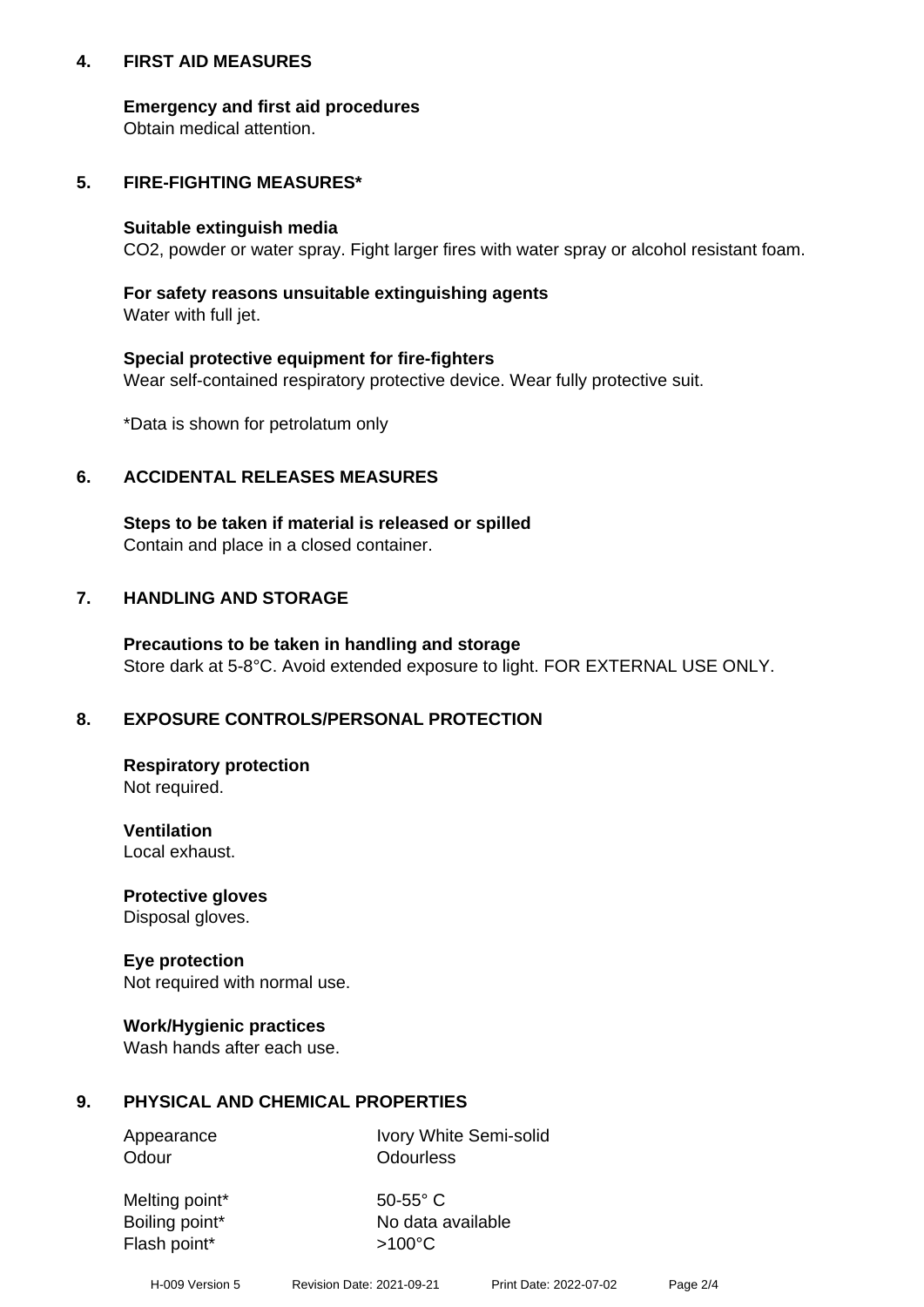Density\* No data available. Solubility in/Miscibility with Water\*

Self ignition\* Product does not self ignite. Danger of explosion\* Product does not present an explosion hazard. Insoluble

\*Data is shown for petrolatum only

# **10. STABILITY AND REACTIVITY**

#### **Incompability**

May react with strong oxidizing agents.

#### **Stability**

Stable at recommended storage conditions.

#### **Hazardous byproducts**

Combustion may generate CO, CO2 and other oxides.

**Hazardous polymerization**

Will not occur.

## **11. TOXICOLOGICAL INFORMATION**

No data available.

## **12. ECOLOGICAL INFORMATION**

No data available.

## **13. DISPOSAL CONSIDERATIONS**

#### **Waste disposal method**

Comply with federal, state/provincial and local regulation.

#### **14. TRANSPORT INFORMATION**

Not dangerous goods.

## **15. REGULATORY INFORMATION**

The classification is according to the latest editions of the EU lists, and extended by company and literature data.

## **16. OTHER INFORMATION**

#### **Text of H-statements and R-phrases mentioned in Section 3**

| Acute tox. Derm. 3 |                           | Acute toxicity, Dermal (Category 3) |          |  |
|--------------------|---------------------------|-------------------------------------|----------|--|
| Skin corr. 1B      |                           | Skin corrosion (Category 1B)        |          |  |
| Skin sensit. 1     |                           | Skin sensitization (Category 1)     |          |  |
| Acute ag. tox. 1   |                           | Acute aquatic toxicity (Category 1) |          |  |
| H-009 Version 5    | Revision Date: 2021-09-21 | Print Date: 2022-07-02              | Page 3/4 |  |